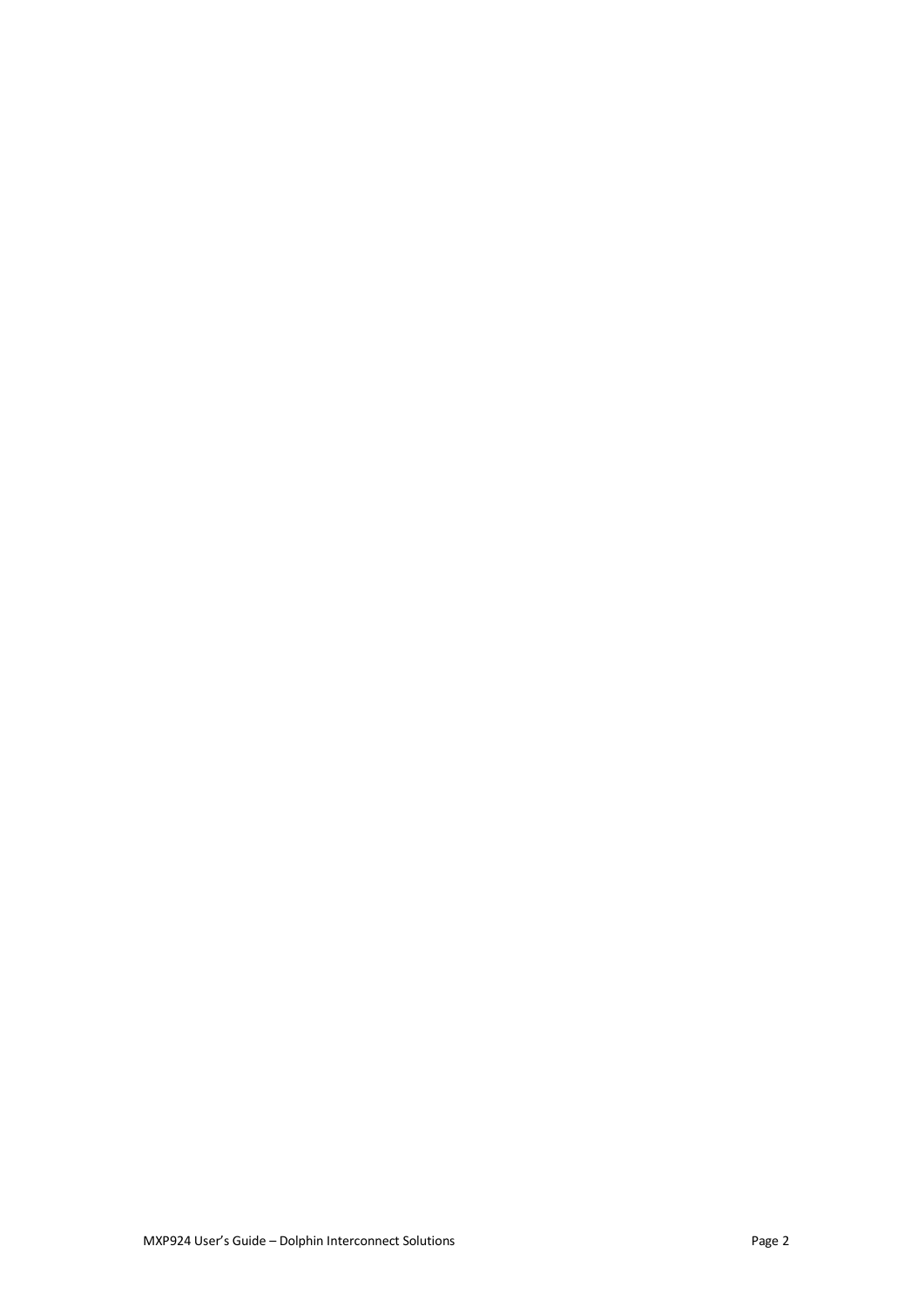# **Table of Contents**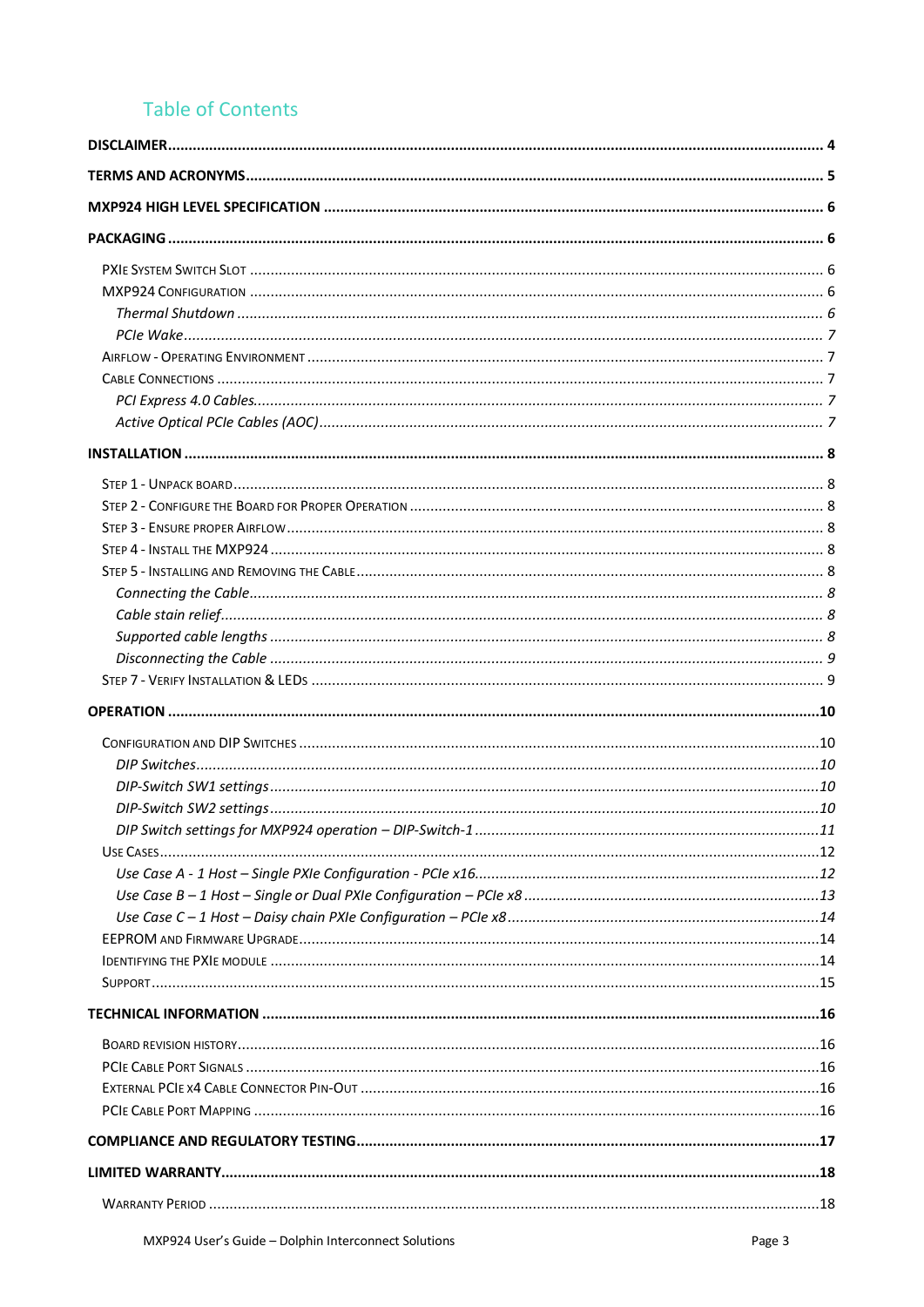| <b>SERVICE PROC</b> |  |
|---------------------|--|

# **DISCLAIMER**

DOLPHIN INTERCONNECT SOLUTIONS RESERVES THE RIGHT TO MAKE CHANGES WITHOUT FURTHER NOTICE TO ANY OF ITS PRODUCTS TO IMPROVE RELIABILITY, FUNCTION, OR DESIGN.

DO NOT USE INFORMATION IN THIS GUIDE TO DESIGN YOUR OWN PCI-SIG COMPLIANT PRODUCT, ALWAYS REFERENCE THE ORIGINAL PCI-SIG SPECIFICAITON FOR DETAILS.

TO THE FULLEST EXTENT PERMITTED BY LAW, DOLPHIN WILL NOT BE LIABLE FOR ANY INDIRECT, INCIDENTAL, SPECIAL OR CONSEQUENTIAL DAMAGES (INCLUDING LOST PROFITS, LOST DATA, OR LOSS OF USE) ARISING OUT OF ANY USE OF DOLPHIN'S PRODUCTS, SOFTWARE OR SERVICE PROVIDED. DOLPHIN'S MAXIMUM LIABILITY WILL NOT EXCEED THE TOTAL AMOUNT PAID FOR THE PRODUCT BY THE PURCHASER.

PCI Express External Cabling specification 4.0 is, as of the release of MXP924, not completed and ratified by the PCI-SIG. The MXP924 is designed to the new specification, but Dolphin cannot guarantee the card will be compliant to the final 3.0 version. Dolphin firmware tools can update the CMI implementation.

#### **LIFE SUPPORT POLICY**

DOLPHIN INTERCONNECT SOLUTIONS' PRODUCTS ARE NOT AUTHORIZED FOR USE AS CRITICAL COMPONENTS IN LIFE SUPPORT DEVICES.

#### **ENVIRONMENTAL POLICY**

Dolphin is minimizing the amount of printed documentation and software CDs in its shipments; please download additional documentation and software fro[m www.dolphinics.com.](http://www.dolphinics.com/)

#### **Scope**

This version of the MXP924 Users Guide is valid for BMC firmware version 2.4 and newer.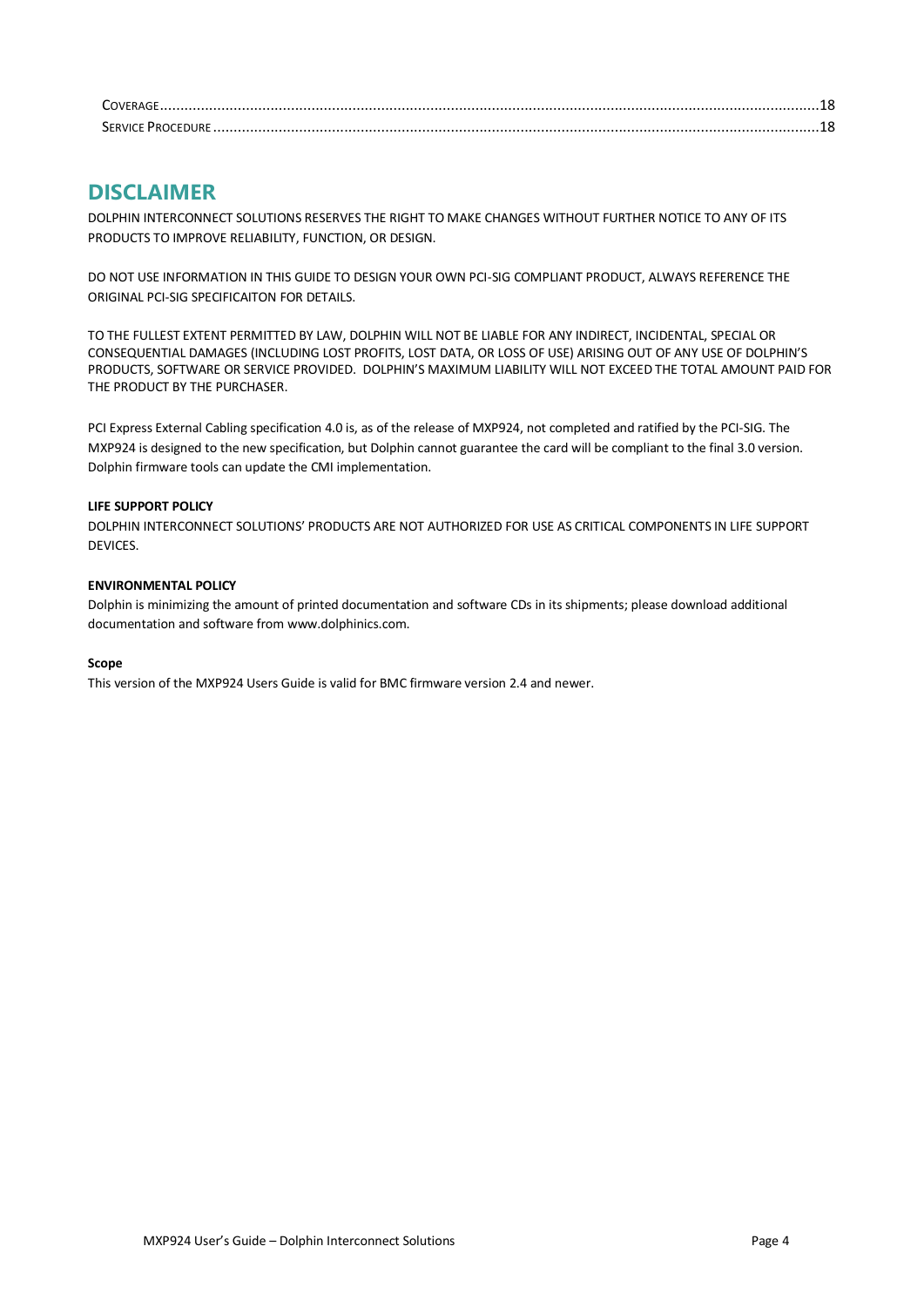# **Terms and Acronyms**

Important terms and acronyms used in this manual

| AOC            | Active Optical Cable. PCIe fiber cable assembly available from Dolphin.                                                                                                                                            |
|----------------|--------------------------------------------------------------------------------------------------------------------------------------------------------------------------------------------------------------------|
| <b>CMI</b>     | Cable Management Interface. The 2-wire management interface for communication between subsystems<br>connected by a PCIe 4.0 cable. Details can be found in the PCI-SIG External Cabling Specification 4.0 (draft). |
| <b>BMC</b>     | Board Management Controller - Microcontroller on the MXP924 used to manage and implement the CMI<br>communications.                                                                                                |
| eXpressWare    | Dolphin's software stack for PCIe clustering and IO. Please visit http://www.dolphinics.com/software for more<br>information.                                                                                      |
| Lane           | One PCI Express Lane contains a differential pair for transmission and a differential pair for reception.                                                                                                          |
| Link           | A collection of one or more PCI Express Lanes providing the communication path between an Upstream and<br>Downstream Port.                                                                                         |
| PCIe 4.0 cable | Cable compliant to the preliminary PCI-SIG External Cabling Specification 4.0. Support for CMI.                                                                                                                    |
| Port           | PCIe Cable port. The MXP924 has four x4 ports, named P1, P2, P3, P4. These ports can be merged to two x8<br>ports, or one x16 port. The physical ports are identified by text on the PCIe brackets.                |
| Wake           | A mechanism used by a downstream device to request the reapplication of PC main power when in the L2 Link<br>state / Power mode.                                                                                   |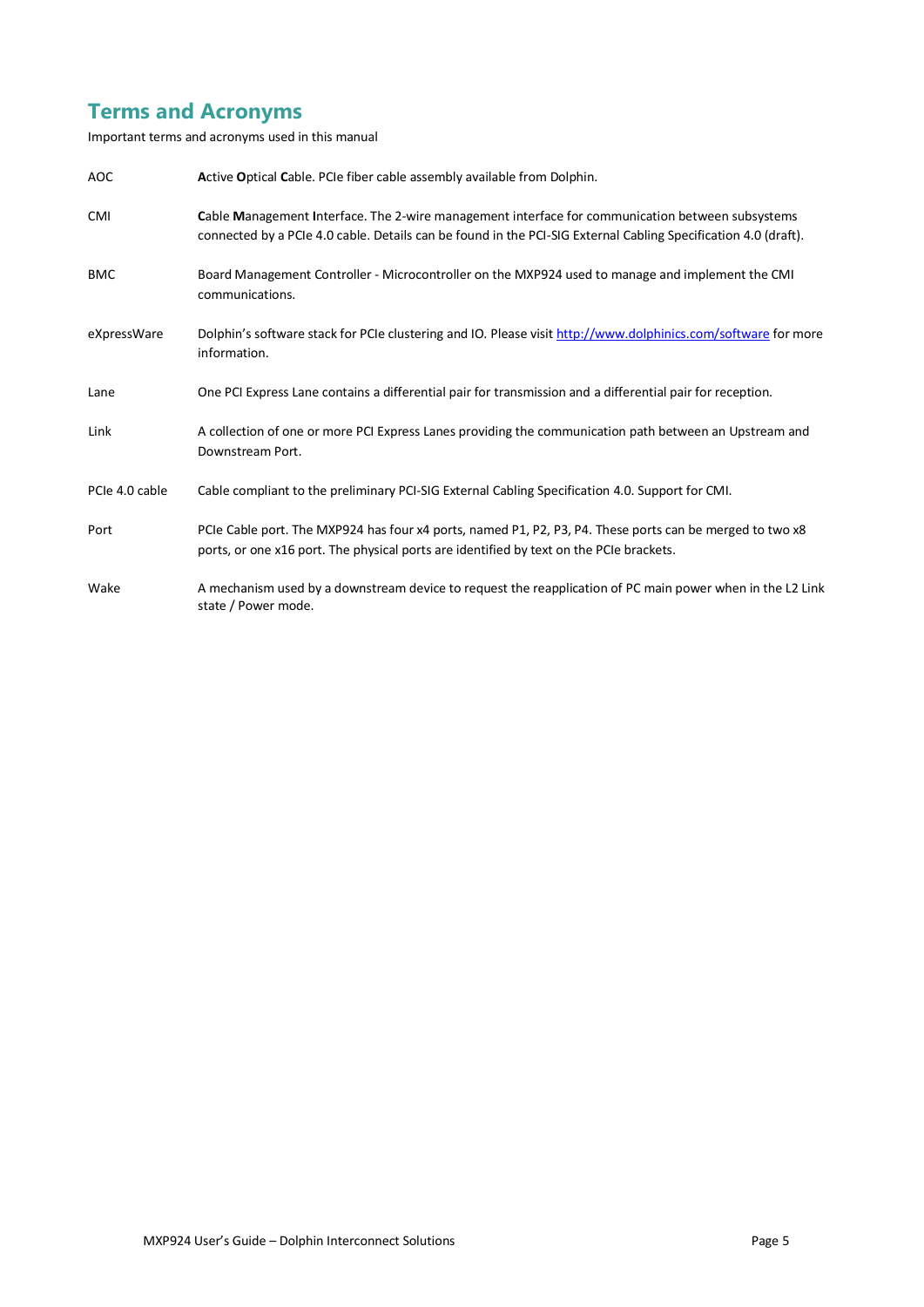# **MXP924 High Level Specification**

The MXP924 is PXIe system switch module and support a PCIe uplink to a standard PC for PXIe software control. The PC must use a compliant MXH932 card. Up to two MXP924 can be connected to a single MXH932. The MXP924 also support daisy chaining PXIe Chassis. The MXP924 supports PCIe Gen1, Gen2, Gen3 and Gen4 speeds and x1, x2, x4, x8 and x16 link-widths. The module will operate at the highest common speed shared between the slot and the card (Gen4) and the widest common link-width (x16).

- PCI Express Base Specification, Rev. 4.0
- PCI Express External Cabling specification 4.0 (draft)
- PCI Express Gen4 16.0 GT/s per lane signaling 256 GT/s total signaling.
- PCI Express Gen4 x16 edge connector.
- Compliant with PCI Express Gen1 through Gen4 computers and IO systems, auto detection
- The MXP924 supports transparent connections to IO systems (Host and Target operation)
- Quad SFF-8644 cable connector
	- o Durability max total 250 mating cycles
- Microchip Switchtec PM40052 PFX PCI Express Gen4 chipset
- 100 nanosecond cut-through latency port to port.
- Support for PCIe Wake functionality.
- Automatic Thermal Shutdown to avoid hardware damages (can be disabled)
- Support for PCIe 4.0 SFF-8644 copper cables.
- Support for active optical PCIe complaint fibers (AOC)
- Single System Slot 3U PXI Express, compliant to PXI -5 PXI Express Hardware Specification rev 1.1
- SRNS clocking, Prepared for SRIS clocking
- VAUX powered board management controllers for flexible configuration and cable management
- Flash recovery option. PFX Multi configuration support
- Relative Humidity: 5% 95% (non- condensing)
- CE and FCC markings

# **Packaging**

The MXP924 product is delivered in a retail box includes the following components.

- MXP924 module
- Anti-static bag
- Getting started guide

# **PXIe System Switch Slot**

The MXP924 must be placed in the PXIe system switch slot. The MXP924 supports PCIe Gen1, Gen2, Gen3 and Gen4 speeds. The default PXIe backplane configuration is x16 + x8. The module will auto configure to the slot speed and width.

### **MXP924 Configuration**

The MXP924 cable ports can either be configured as a single x4 / x8 / x16 PCIe target for connecting to a MXH932 configured for host opeation or in daisy-chanin mode for connecting x4 / x8 to the host and a single x4 / x8 to a downstream MXP924. The default DIP switch setting is transparent target x4 / x8 / x16 operations.

#### **Thermal Shutdown**

The MXP924 module includes an overtemperature overheat protection. The BMC will automatically shut down the MXP924 if a PCIe switch temperature beyond 105°C (221°F) is detected. Similar, if an AOC is plugged in, the MXP924 module will automatically shut down if the max operating temperature announced by the connected AOC is reached. Please consult the AOC data sheet for details.

**NOTE:** The MXP924 link LEDs will start flashing yellow when a PCIe switch temperature of 95°C (203°F) is reached or when the AOC reports a temperature 5°C (41°F) lower than the max operating temperature.

**NOTE:** The automatic shutdown can be disabled by setting DIP switch SW2-4. Prior to disabling the automatic shutdown, please ensure you have established proper airflow.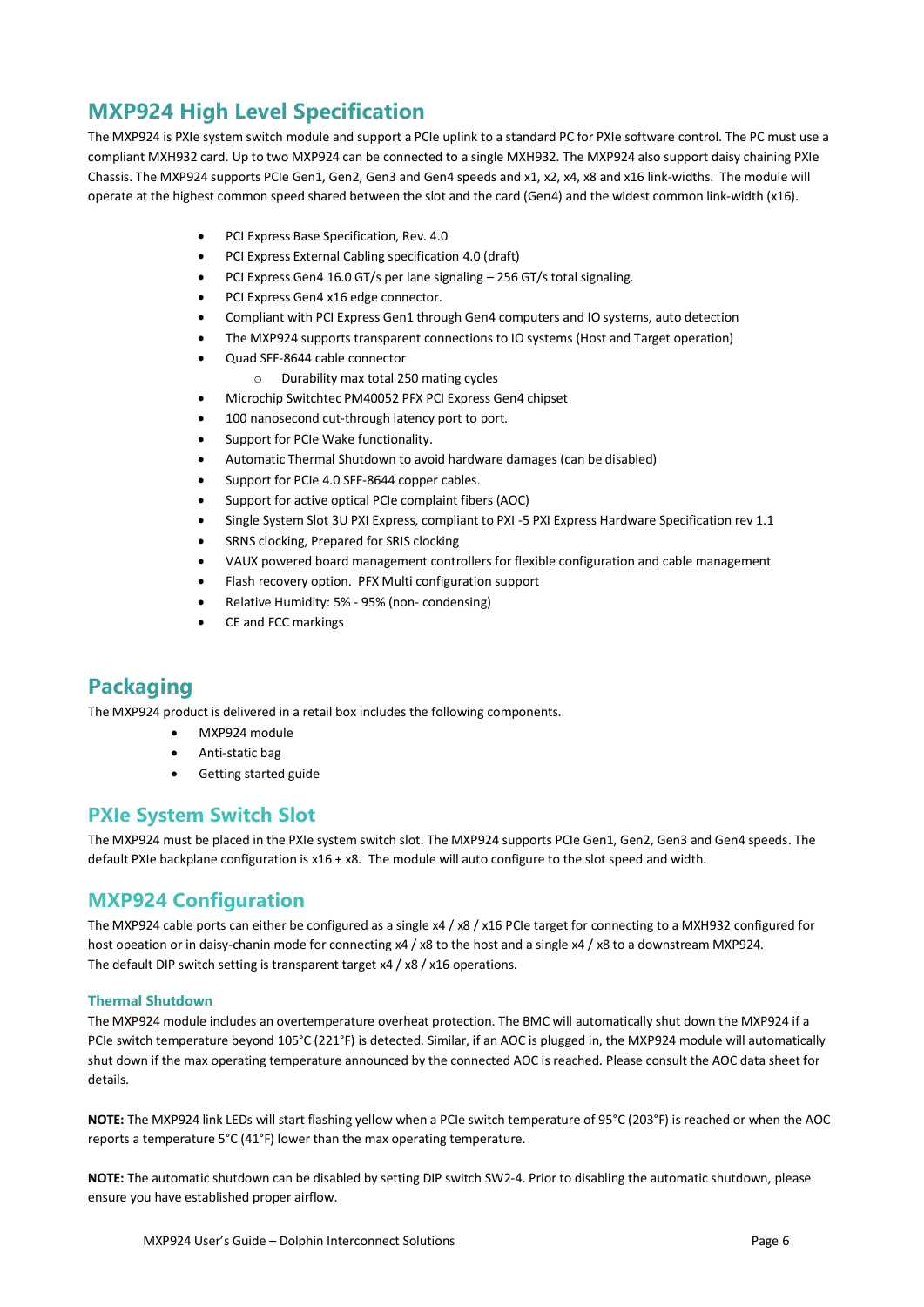#### **PCIe Wake**

The MXP924 supports PCIe Wake functionality. To utilize this functionality, you need to set the PXH924 DIP-SW2-2 / Enable Wake to ON position and use PCIe 4.0 cables to connect to the MXH932. PCIe Wake must also be enabled in the System BIOS.

### **Airflow - Operating Environment**

To maximize lifetime for the product and maintain the warranty, please honor the specified operating temperature, and make sure the specified air flow is present.

**TIP:** After installing the Dolphin eXpressWare board management software, you can use the tool dis\_diag to determine the actual board temperatures.

### **Cable Connections**

The MXP924 is designed to support both long and short PCIe copper cables as well as PCIe active optical cables (AOC).

The MXP924 cable ports are compliant to the SFF-8644 industry specification and supports PCIe cables compliant to the PCIe External Cabling Specification 4.0. Four x4 cables are needed for full PCIe x16 connectivity.

#### **PCI Express 4.0 Cables**

When used with cables compliant to the new PCIe External Cable standard 4.0, the MXP924 module will transmit a CMI Reset message downstream. The module can be connected to a MXP924 in Target mode or any PCIe device compliant to the new cable standard.

#### *CMI Functionality*

The MXP924 BMC firmware release 2.4 and newer supports the following CMI operations when used with PCIe 4.0 cables:

- Publishes card and CMI status information in readable memory map
- Supports sending and receiving CMI reset, wake and power status messages
- Supports receiving indicators (LED/messages).

#### **Active Optical PCIe Cables (AOC)**

Dolphin offers active optical PCIe fiber cables up to 100 meters for the MXP924 module. CWAKE and CPOWERON is not supported using standard PCIe AOC cables.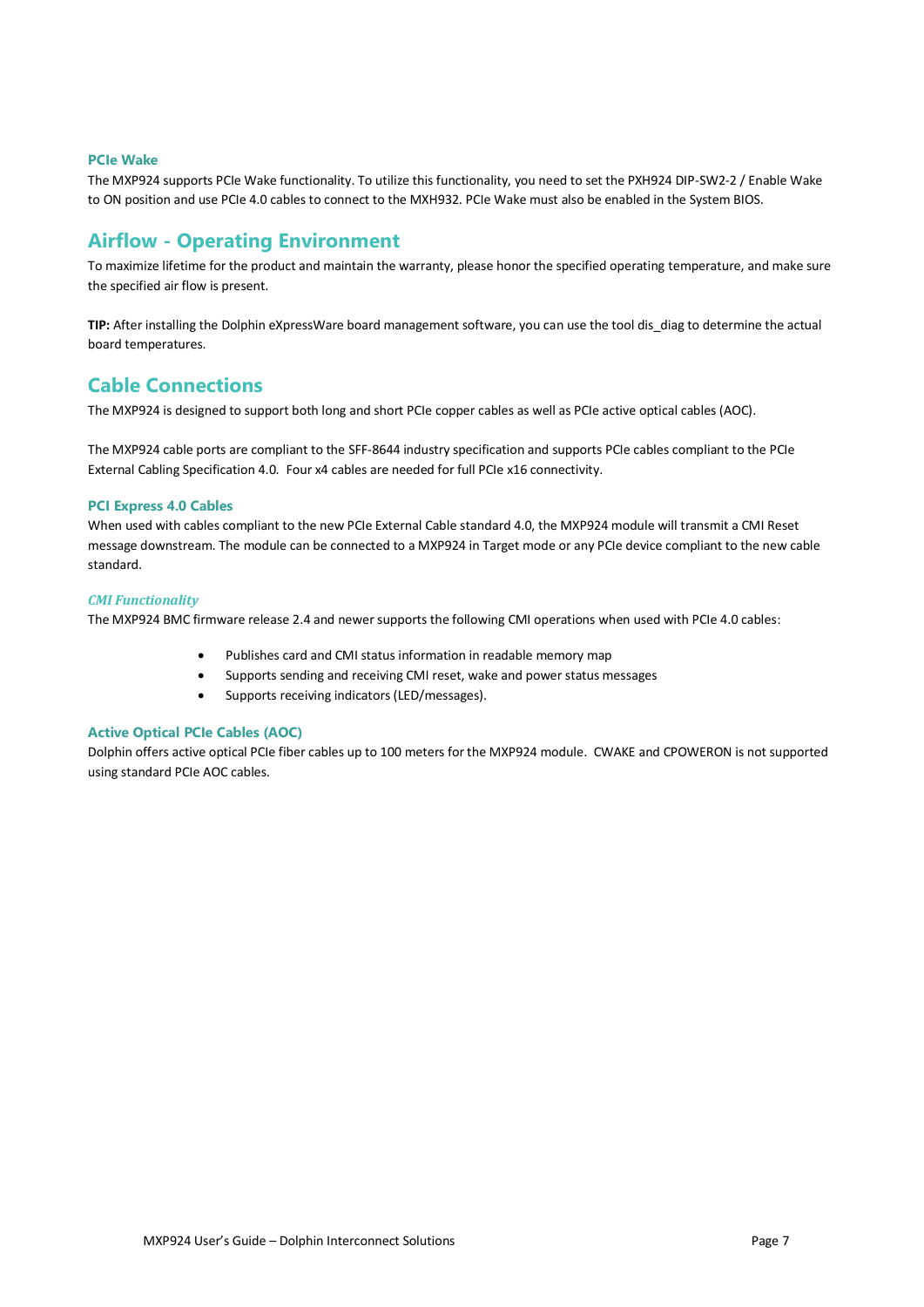# **Installation**

# **Step 1 - Unpack board**

The MXP924 module is shipped in an anti-static bag to prevent static electricity damage. The module should only be removed from



the bag after ensuring that anti-static precautions are taken. Static electricity from your clothes or work environment can damage your MXH924 module or your PXIe components. Always wear a grounded anti-static wrist strap while the MXP924 is removed from the anti-static bag until it is properly installed in the PXIe chassis. Unpack the MXP924 from the anti-static bag using proper anti-static procedures.

### **Step 2 - Configure the Board for Proper Operation**

Set the DIP switch settings for proper operation depends on the firmware. Please refer to the sectio[n Configuration and DIP](#page-9-0)  [Switches](#page-9-0) on pag[e 10](#page-9-0) for details.

### **Step 3 - Ensure proper Airflow**

Please pay proper attention to ensure the selected server / slot position provides the minimum required airflow.

TIP: Immediately after software installation, please use the dis diag tool to verify the temperature. If the chip temperature reported by dis\_diag exceeds 95°C, it is strongly recommended to improve the airflow.

# **Step 4 - Install the MXP924**

Before installing the module, make sure you are properly grounded to avoid static discharges that may destroy your computer or



the PXIe module. Ensure you are properly grounded before opening your PXIe chassis or the anti-static bag containing the MXP924. Please follow your PXIe chassis manual on how to install a PXIe System switch module.

The MXP924 supports PCI Express Gen1, Gen2, Gen3 and Gen4 backplanes. Please review the list of supported and approved PXIe chassis

# **Step 5 - Installing and Removing the Cable**

Installing and removing cables should be done with the PXIe chassis powered off.

#### **Connecting the Cable**

Please carefully install the cable connector into the connector housing on the MXP924 module. Cable port 1 is located at the top of the face plate bracket. To install the cable, match the cable house with the connector on the MXP924. Use even pressure to insert the connector until it is secure. Adhere to ESD guidelines when installing the cables to ensure you don't damage the board. Computer cables should always use strain relief to protect the connected equipment from excessive force on the cable. This is especially important for cables between racks.

#### **Cable stain relief**

Strain-relief on the PCIe cables are important to protect the PCIe card from fatigue loading and damages. The cable should be mechanically connected to the rack or cabinet. This is especially important for long heavy cables and cables going between cabinets and racks.

#### **Supported cable lengths**

The MXP924 supports both copper and active optical PCIe cables (AOC). Maximum lengths between two MXP924 modules can be found in [Table 1](#page-7-0) below. The maximum distance may change when connecting to other PCIe products.

<span id="page-7-0"></span>

| Cable                            | <b>Speed</b> | <b>Max Distance</b>                   |
|----------------------------------|--------------|---------------------------------------|
| Copper PCIe 4.0 cables           | Gen4         | 3 meters (4-5 meters being qualified) |
| PCIe Active Optical cables (AOC) | Gen4         | 100 meters                            |

**Table 1: Cable Specifications**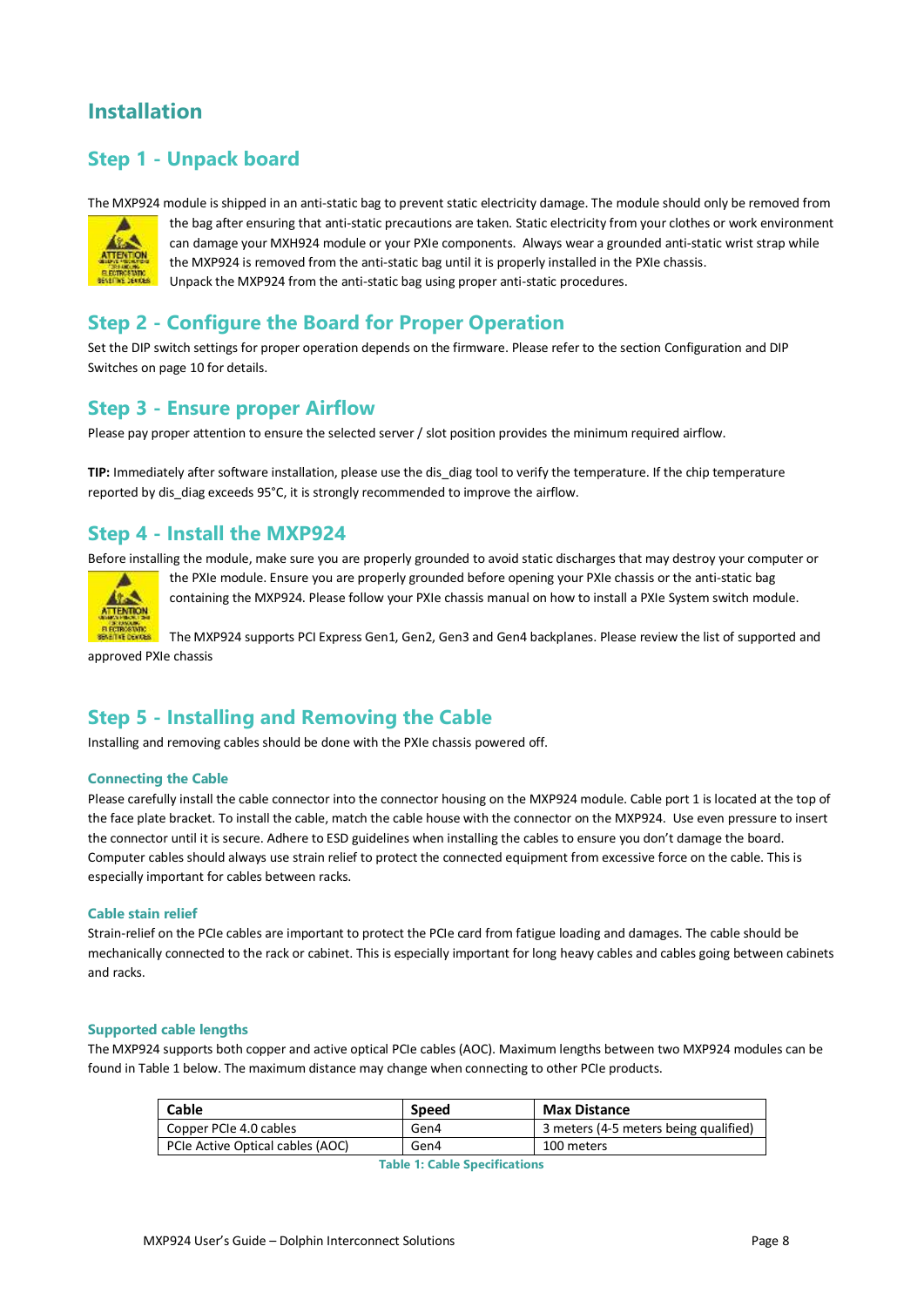#### **Disconnecting the Cable**

Please carefully pull the release tab to release the cable from the locking latches and gently pull the cable out of the connector guides.

# **Step 7 - Verify Installation & LEDs**

The MXP924 comes with 4 RGB LEDs which show the corresponding cable port status according to [Table 2: LED](#page-8-0) below. The LEDs are visible through cut-outs in the front panel below each port.

<span id="page-8-0"></span>

| <b>LED</b> color | <b>Function</b>                                                                                                  |
|------------------|------------------------------------------------------------------------------------------------------------------|
| Off              | No cable installed, or PXIe not powered                                                                          |
| Yellow           | Cable installed, no link                                                                                         |
| Yellow blink     | Temperature overheat warning, please immediately improve cooling to<br>avoid thermal damages or system shutdown. |
| White            | Cable installed, link operational Gen1 speed                                                                     |
| Blue             | Cable installed, link operational Gen2 speed                                                                     |
| Green blinking   | Cable installed, link operational Gen3 speed                                                                     |
| Green            | Cable installed, link operational Gen4 speed                                                                     |
| Red blink        | Link Reset                                                                                                       |

**Table 2: LED behavior**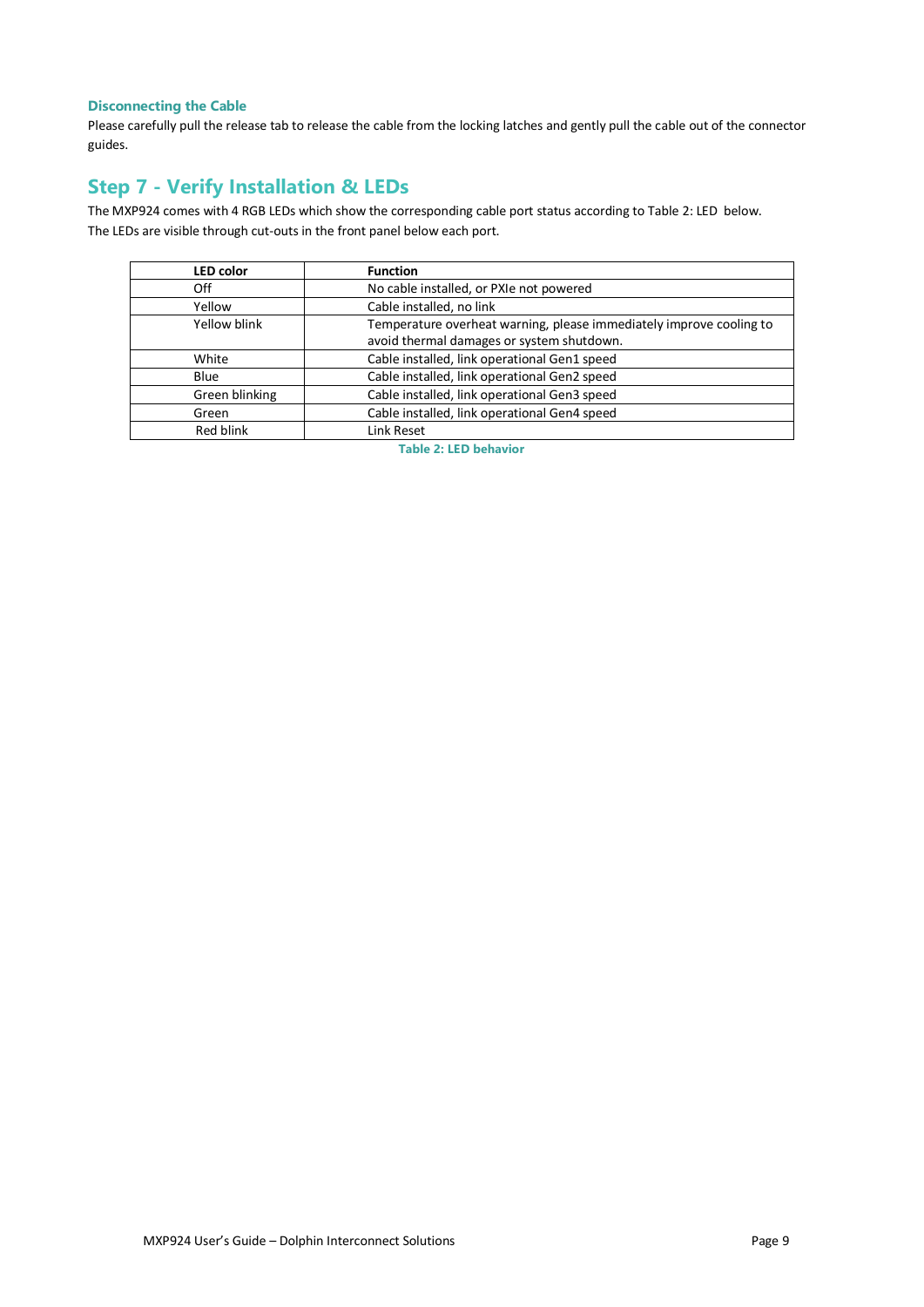# **Operation**

# <span id="page-9-0"></span>**Configuration and DIP Switches**

The MXP924 has two banks of 8 DIP switches. The default factory setting for the MXP924 is Transparent Target mode, single (up to x16) link connection.

The MXP924 has DIP switches for setting special modes or operations, the meaning of each DIP switch depends on the loaded firmware. Please carefully read the documentation shipped with the module before modifying any DIP switch settings. Please pay close attention to ON and OFF positions written on the DIP switch.

#### **DIP Switches**

|  | <b>OPT1</b> |
|--|-------------|
|  | OP T2       |
|  | OPT3        |
|  | OPT4        |
|  | 0975        |
|  | OPT6        |
|  | URES        |
|  | <b>SAFE</b> |

[Figure 1: DIP Switch](#page-9-1) shows the DIP switch for the MXP924. It is used to configure the PXIe module. Please leave all undocumented DIP switches in the default position. [Table 3: DIP](#page-9-2)  SW1 [settings](#page-9-2) and [Table 4: DIP-SW2 settings](#page-9-3) below shows all the various DIP switch settings for the MXP924.

Note: DIP switch configuration options may be changed in the future versions. Please always consult the latest user guide for details. The table above is valid for version 1.5.

<span id="page-9-1"></span>**Figure 1: DIP Switch**

#### **DIP-Switch SW1 settings**

| SW1 DIP<br>no. | <b>Description</b>                       | ON | <b>OFF</b> | <b>Default</b> |
|----------------|------------------------------------------|----|------------|----------------|
| $1 - 8$        | Configuration selector, details<br>below |    |            | <b>OFF</b>     |

**Table 3: DIP SW1 settings**

#### <span id="page-9-2"></span>**DIP-Switch SW2 settings**

<span id="page-9-3"></span>

| SW <sub>2</sub> DIP | <b>Description</b>             | ON                           | <b>OFF</b>                                                  | <b>Default</b> |
|---------------------|--------------------------------|------------------------------|-------------------------------------------------------------|----------------|
| no.                 |                                |                              |                                                             |                |
|                     | Reserved, leave in Default OFF |                              |                                                             | <b>OFF</b>     |
| 2                   | Enable Wake                    | Enable PCIe WAKE             | PCIe Wake Disabled                                          | OFF            |
| 3                   | Reserved, leave in Default OFF |                              |                                                             | <b>OFF</b>     |
| 4                   | Disable thermal shutdown       | Thermal shutdown<br>disabled | Shut down the switch if<br>critical temperature<br>reached. | <b>OFF</b>     |
| $5 - 8$             | Reserved, leave in Default OFF |                              |                                                             | <b>OFF</b>     |

**Table 4: DIP-SW2 settings**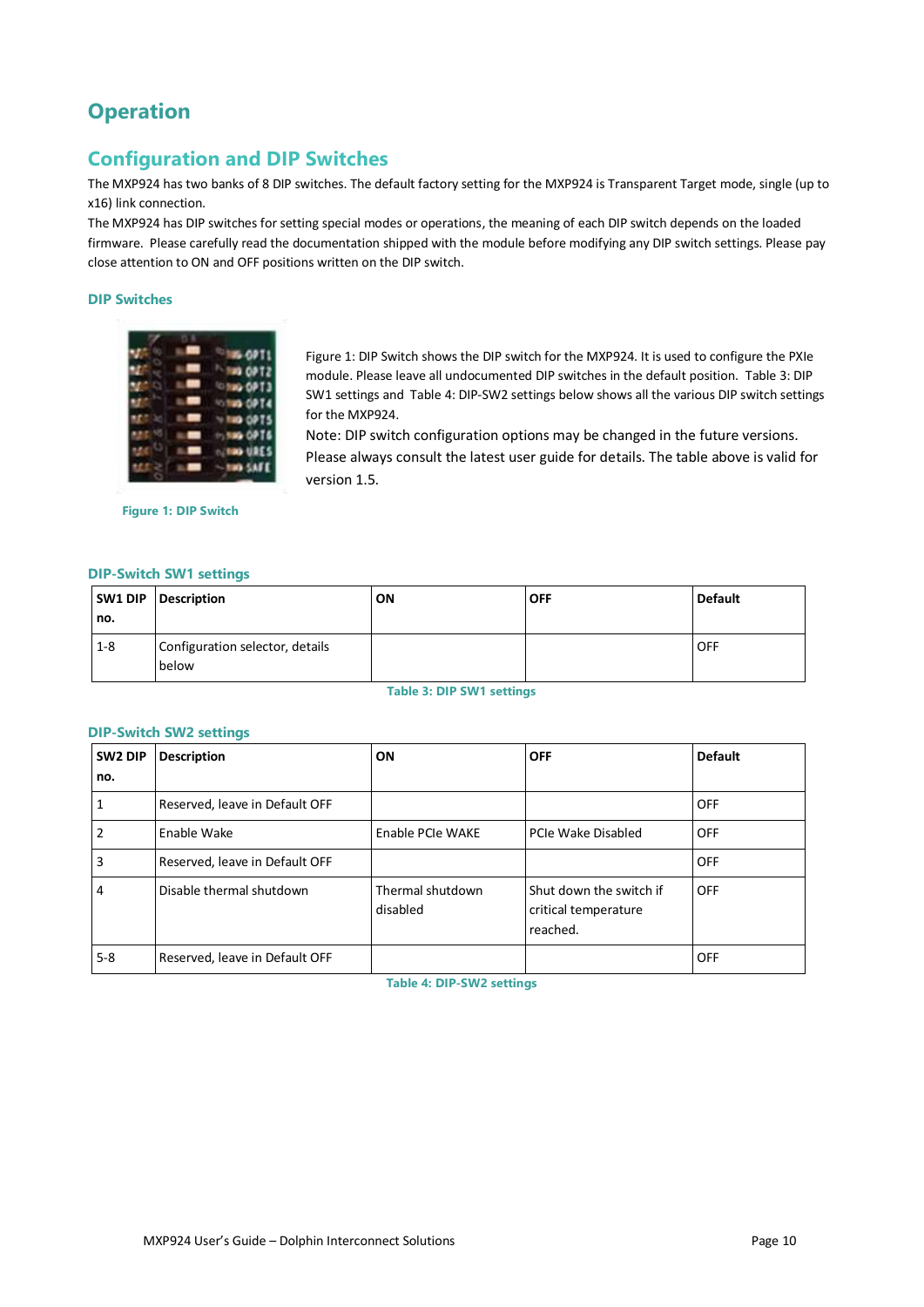# **DIP switch Settings**

The following DIP Switch settings should be considered when configuring the **MXP924 for Transparent Target** operation:

#### **DIP Switch settings for MXP924 operation – DIP-Switch-1**

The following DIP-1 Switch settings should be considered when configuring the **MXP924**:

| Config | Use Case | <b>Configuration MXP924</b>                                                                                            | DIP SW1                            | DIP switch view |
|--------|----------|------------------------------------------------------------------------------------------------------------------------|------------------------------------|-----------------|
| 0      | $A + B$  | Single Transparent Target<br>One x4 / x8 / x16 upstream port<br>(P1+P2+P3+P4)                                          | (all off)<br>(Shipping<br>Default) |                 |
|        | $B+C$    | Transparent Target / Daisy chain<br>One x4 / x8 upstream port<br>$(P1+P2)$<br>One x4 / x8 downstream port<br>$(P3+P4)$ | 1:ON                               |                 |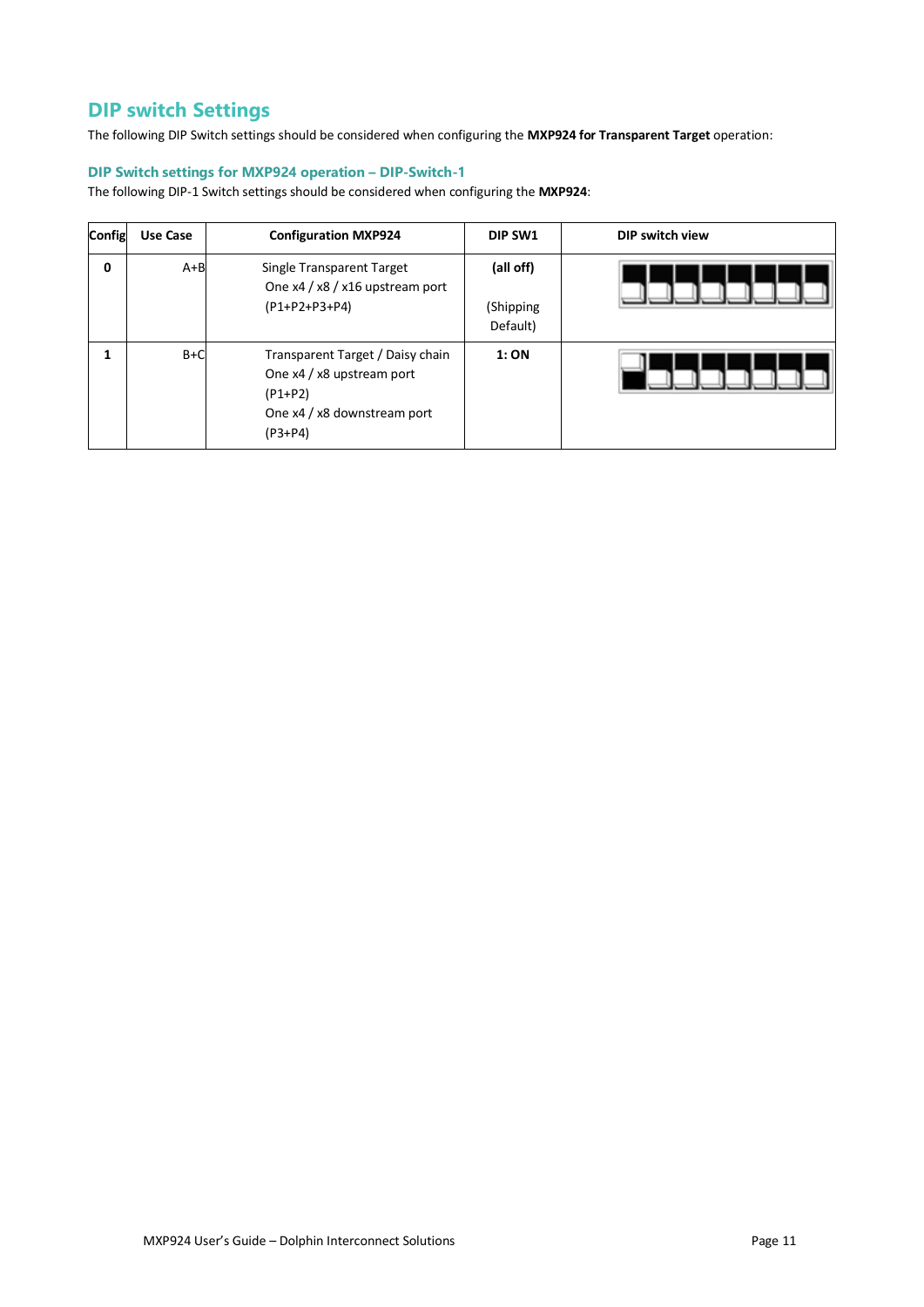### **Use Cases**

The MXP924 module may be used to connect the PXIe chassis to a PC utilizing a MXH932. A PC can connect to several MXP924 using a single or multiple MXH932. The MXH924 can also be used to daisy chain PXIe chassis. The supported use cases and the DIP switch settings are summarized in sectio[n Configuration and DIP Switches](#page-9-0) on page [10.](#page-9-0) DIP-Switch settings for the MXH932 card can be found in the MXH932 Users Guide available from [www.dolphinics.com.](http://www.dolphinics.com/)

#### **Use Case A - 1 Host – Single PXIe Configuration - PCIe x16**

The Host system has a MXH932 adapter configured for Host operation and a direct x4, x8 or x16 link to a MXP924. If you are not using all four ports, please always start connecting the lower port numbers.

The MXP924 DIP-1 Switch should be set to Config 0: Singe Target config.



#### **Figure 2: Use Case A**

| <b>MXH932 Host card ports</b> | MXP924 ports |
|-------------------------------|--------------|
| P1                            | P1           |
| P2                            | P2           |
| PЗ                            | PЗ           |
| PΔ                            | PΔ           |

**Table 5: Required x16 cabling**

Always connect a cable from Port #x to Port #x

A failure connecting any of the cables will cause the link to re-train to x8 or x4.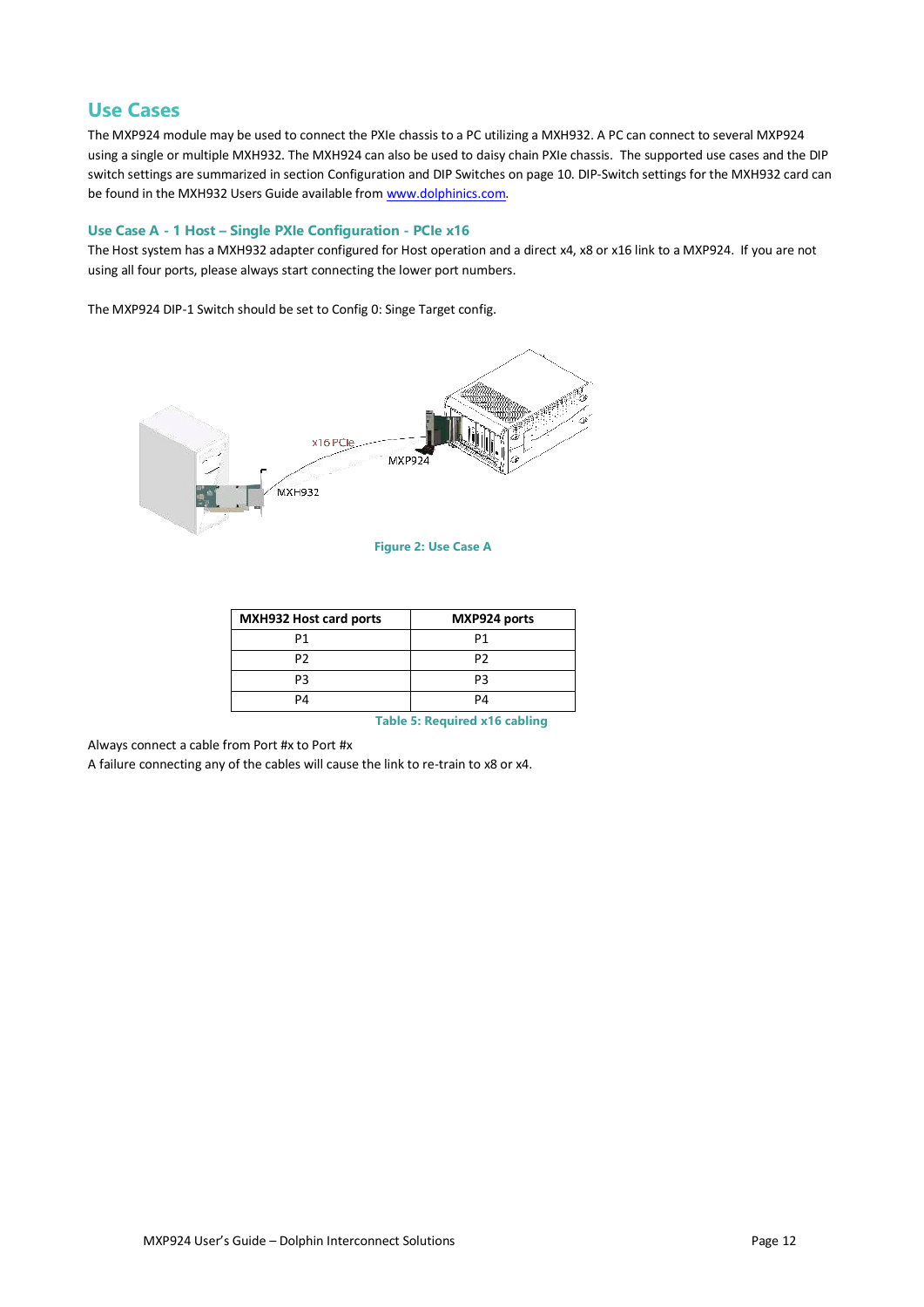#### **Use Case B – 1 Host – Single or Dual PXIe Configuration – PCIe x8**

The host has a MXH932 adapter configured for Transparent Host operation and a direct x8 link is used to connect one or two PXIe systems utilizing a MXP924's. Please note, always use MXP924 port P1 and P2 on both systems. If you are only connecting a x4, please only use port P1 on both systems.

The MXP924 DIP-1 Switch should be Config 0: Singe Target config or Config 1: Transparent Target / Daisy chain.



| MXH932 Host card | <b>MXP924 Target 1 ports</b> | <b>MXP924 Target 2 ports</b> |
|------------------|------------------------------|------------------------------|
| ports            |                              |                              |
| P1               | P1                           |                              |
| P2               | рŋ                           |                              |
| P3               |                              | P1                           |
| PΔ               |                              | P2                           |

**Table 6: Required x8 cabling**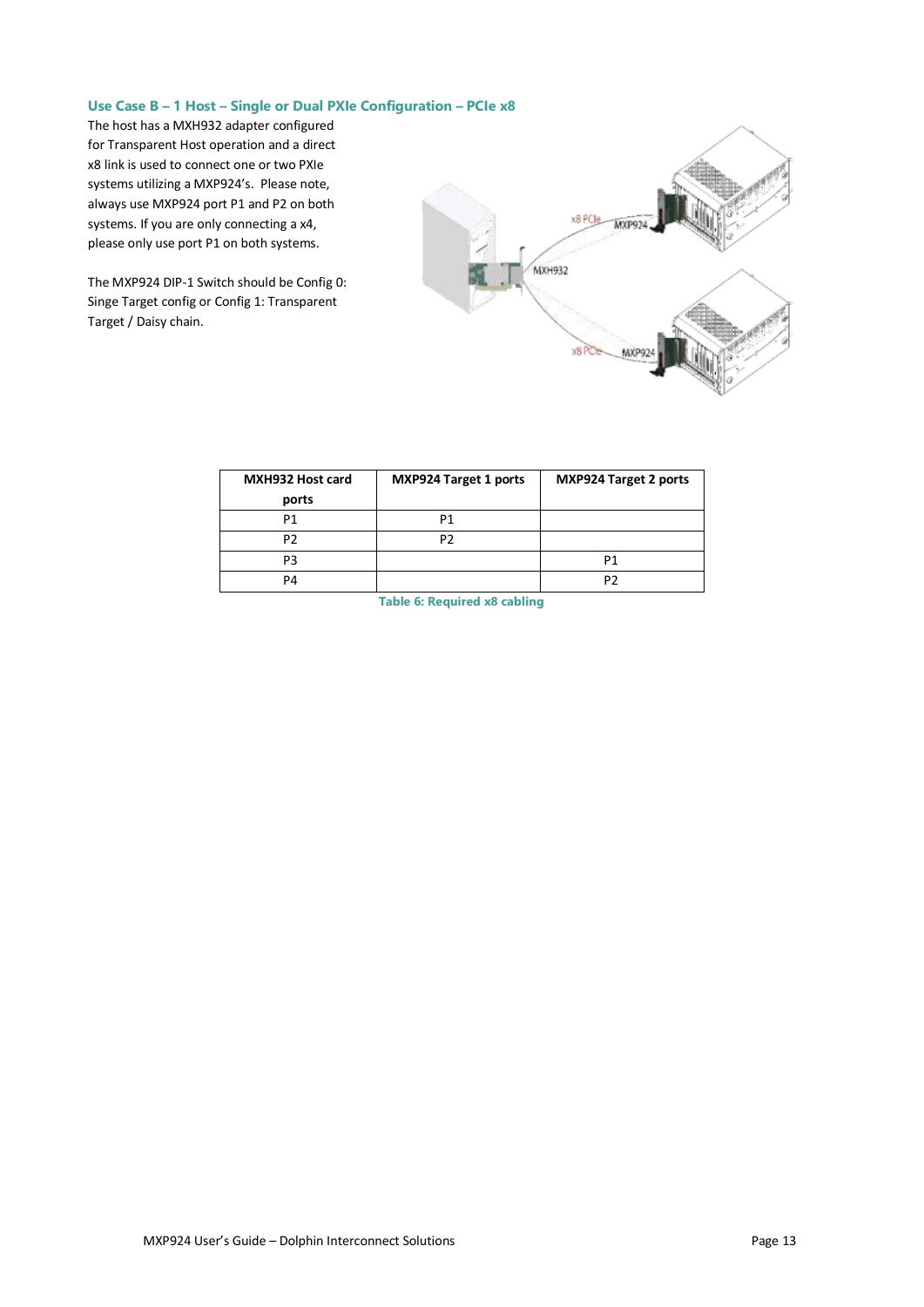#### **Use Case C – 1 Host – Daisy chain PXIe Configuration – PCIe x8**

The host has a MXH932 adapter configured for Transparent Host operation. Two or more MXP924 switches are connected in a daisy chain. Port P1 and P2 is upstream. Port P3 and P4 is downstream.

The MXP924 DIP-1 Switch should be Config 1: Transparent Target / Daisy chain.



#### **Figure 3: Use Case C**

| MXH932 Host card | <b>MXP924 Target card 1</b> | MXH924 Target card 2 | <b>MXH924 Target card</b> |
|------------------|-----------------------------|----------------------|---------------------------|
| ports            | port                        | ports                | 2 ports                   |
| P1               |                             | P3                   |                           |
| P2               |                             | P4                   |                           |
|                  | P3                          | P1                   |                           |
|                  | P4                          | P2                   |                           |

**Table 7: Required x4 cabling**

### **EEPROM and Firmware Upgrade**

The MXP924 design uses a Board Management Controller (BMC) to implement the PCIe CMI protocol, reset and other maintenance functions. Dolphin may from time to time publish updated firmware for the BMC, PCIe switch or EEPROM data for the card.

**WARNING**: Please note that standard Microsemi tools (ChipLink) cannot be used to upgrade the firmware as this will violate the warranty. Please contact Dolphin for instructions on how to upgrade the MXP924 firmware.

**Note:** Please consult the MXP924 Firmware Release Note for details on supported configurations.

# **Identifying the PXIe module**

The module has a label-sticker with the serial number in the format 'MXP924-YY-ZZZZZZ', where YY denotes the revision (e.g. BB) and ZZZZZZ denotes the serialized production number (e.g. 012345) – this whole string makes up the serial number of the module (i.e. MXP924-CC-012345).

You can also get this information using lspci in Linux: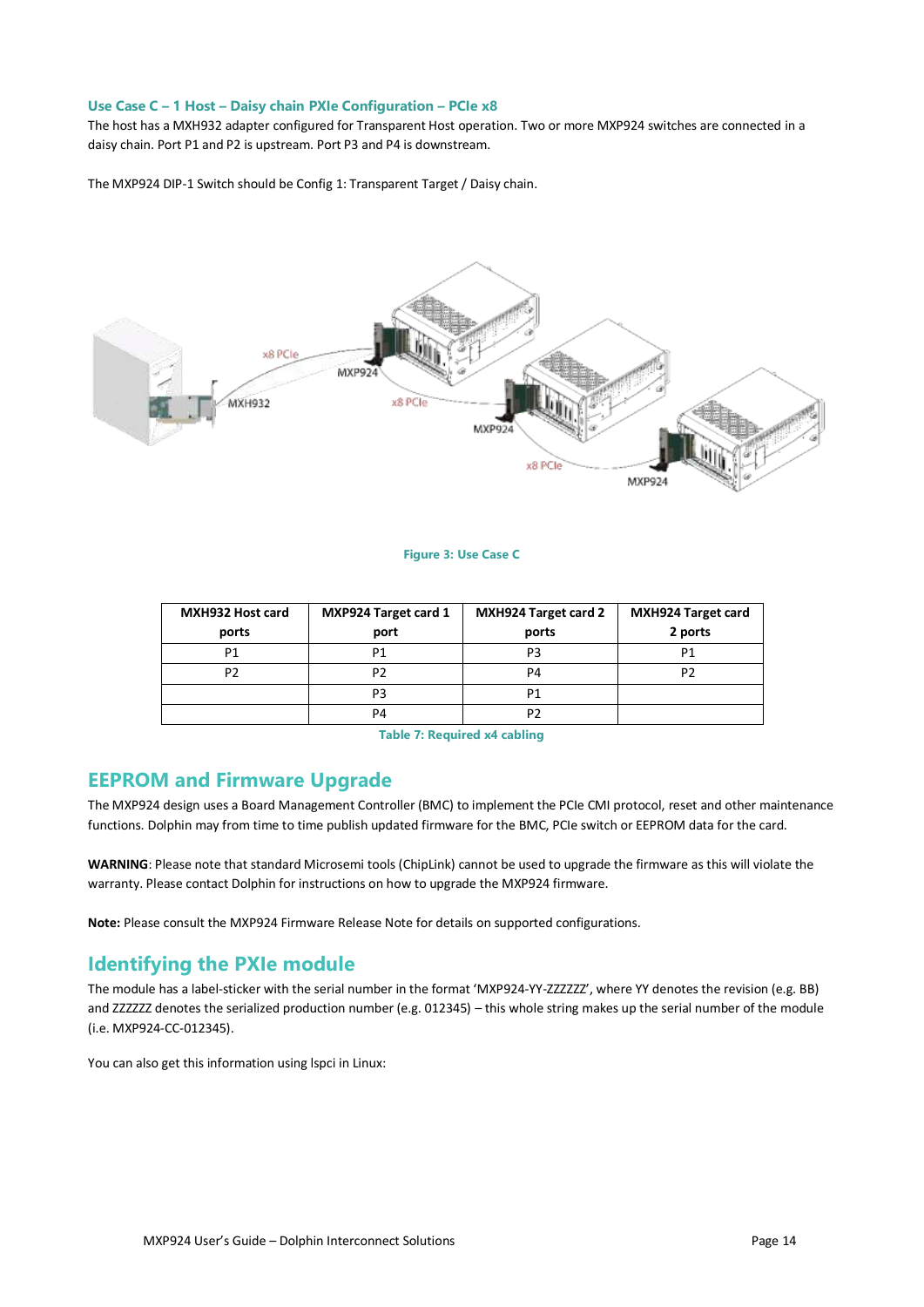First, identify the devices for the Dolphin Host card:

# lspci | grep "Device 4052"

01:00.0 PCI bridge: PMC-Sierra Inc. Device 4052 01:00.1 Bridge: PMC-Sierra Inc. Device 4052 02:00.0 PCI bridge: PMC-Sierra Inc. Device 4052

Then run lspci and identify the module. It will show up as something like

| # Ispci -s 1:0.0 -v                                                          |  |  |  |  |  |
|------------------------------------------------------------------------------|--|--|--|--|--|
| 01:00.0 PCI bridge: PMC-Sierra Inc. Device 4052 (prog-if 00 [Normal decode]) |  |  |  |  |  |
| Flags: bus master, fast devsel, latency 0, IRQ 122                           |  |  |  |  |  |
| Bus: primary=01, secondary=02, subordinate=03, sec-latency=0                 |  |  |  |  |  |
| I/O behind bridge: 00002000-00002fff                                         |  |  |  |  |  |
| Prefetchable memory behind bridge: 00000000c8000000-00000000c81fffff         |  |  |  |  |  |
| Capabilities: [40] Express Upstream Port, MSI 00                             |  |  |  |  |  |
| Capabilities: [7c] MSI: Enable+ Count=1/8 Maskable- 64bit+                   |  |  |  |  |  |
| Capabilities: [8c] Power Management version 3                                |  |  |  |  |  |
| Capabilities: [94] Subsystem: Dolphin Interconnect Solutions AS Device 0924  |  |  |  |  |  |
| Capabilities: [100] Advanced Error Reporting                                 |  |  |  |  |  |
| Capabilities: [148] Power Budgeting                                          |  |  |  |  |  |
| Capabilities: [158] #12                                                      |  |  |  |  |  |
| Capabilities: [188] #19                                                      |  |  |  |  |  |
| Capabilities: [1b4] Device Serial Number 00-00-43-43-00-00-00-24             |  |  |  |  |  |
| Capabilities: [1c0] Latency Tolerance Reporting                              |  |  |  |  |  |
| Capabilities: [1c8] Access Control Services                                  |  |  |  |  |  |
| Capabilities: [1f0] #25                                                      |  |  |  |  |  |
| Capabilities: [1fc] #26                                                      |  |  |  |  |  |
| Capabilities: [23c] #27                                                      |  |  |  |  |  |
| Capabilities: [7f8] Vendor Specific Information: ID=ffff Rev=1 Len=808       |  |  |  |  |  |
| Kernel driver in use: pcieport                                               |  |  |  |  |  |
| Kernel modules: shpchp                                                       |  |  |  |  |  |
|                                                                              |  |  |  |  |  |

Second, do

# lspci -s 1:0.0 -v | grep -E "Subsystem|Serial" Capabilities: [a4] Subsystem: Dolphin Interconnect Solutions AS Device 0932 Capabilities: [100] Device Serial Number 00-00-42-42-00-00-00-ff

This shows the module as revision 0x4242 (hexadecimal values of the 'BB' letters in the ASCII table), with the production number 0x000000ff (00000255 in decimal).

### **Support**

More information about the product, support and software downloads are available a[t http://www.dolphinics.com/mx.](http://www.dolphinics.com/mx) Please email [pci-support@dolphinics.com](mailto:pci-support@dolphinics.com?subject=MXH832%20question) if you have any questions.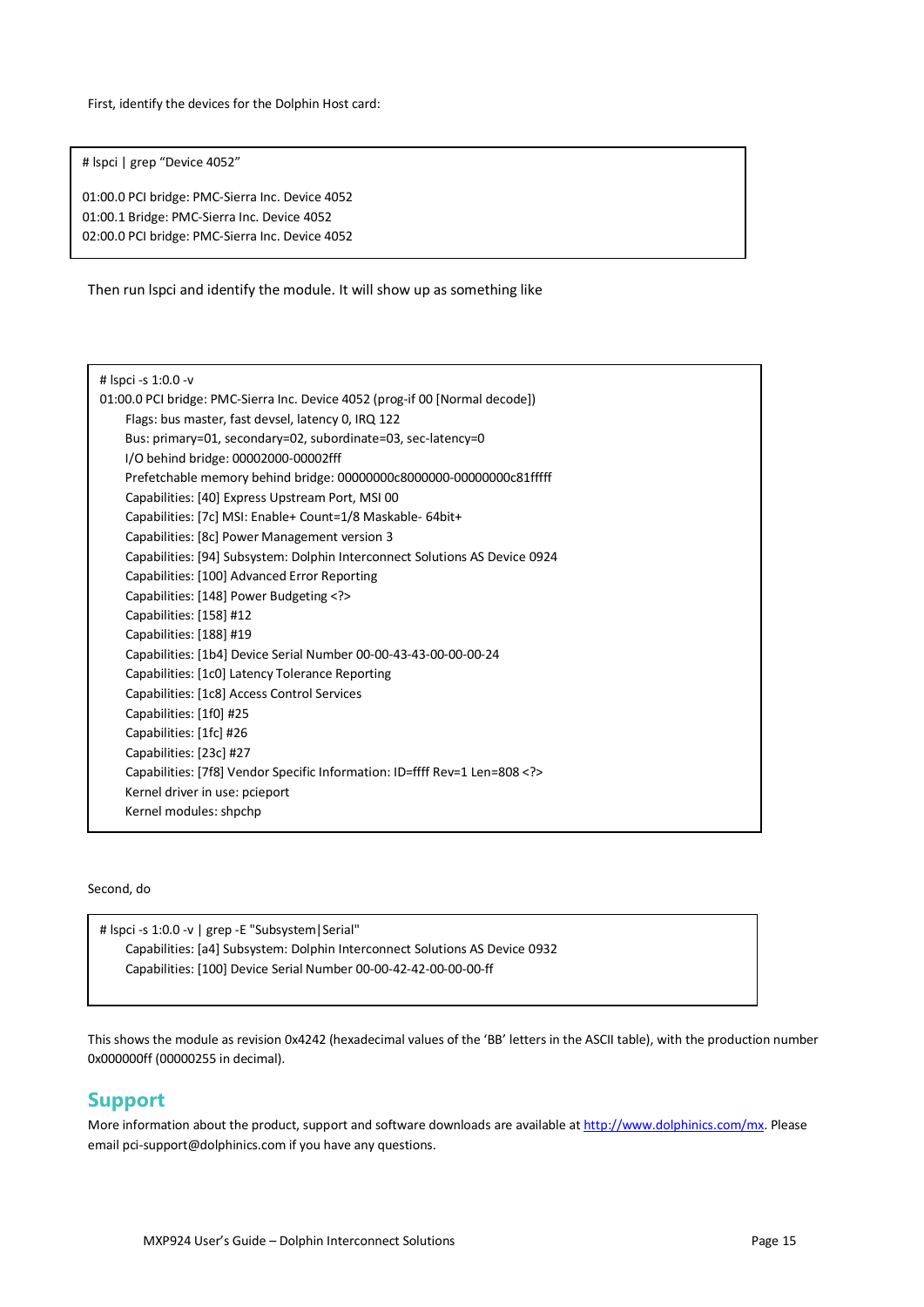# **Technical Information**

# **Board revision history**

The following table gives a general overview of the hardware revision history.

| MXP924 revision  | Capabilities                               |
|------------------|--------------------------------------------|
| <b>MXP924-BB</b> | Initial version for testing. Not available |
| <b>MXP924-CC</b> | Production version                         |

# **PCIe Cable Port Signals**

The external PCI Express SFF-8644 cable connector supports the following signals:

- PETpN/PETnN: PCI Express Transmitter pairs, labeled where N is the Lane number (starting with 0); "p" is the true signal while "n" is the complement signal.
- PERpN/PERnN: PCI Express Receiver pairs, labeled where N is the Lane number (starting with 0); "p" is the true signal while "n" is the complement signal.
- PWR: Power to support AOC and signal conditioning components within the cable assembly.
- MGTPWR: Power supplied to the connector for cable management components that are needed while the link is not active. This needs to be active if the subsystem has power.
- CBLPRSNT#: Cable present detect, an active-low signal pulled-down by the cable when it is inserted into the MXP924 connector.
- CADDR: Signal used to configure the upstream cable management device address.
- CINT#: Signal asserted by the cable assembly to indicate a need for service via the CMI controller.
- CMISDA: Management interface data line. Used for both initial link setup and sideband messages when used with CMI compliant cables.
- CMISCL: Management interface clock line. Used for both initial link setup and sideband messages when used with CMI compliant cables.

# **External PCIe x4 Cable Connector Pin-Out**

|     |     |                    |                   | Column     |                    |                   |     |               |               |
|-----|-----|--------------------|-------------------|------------|--------------------|-------------------|-----|---------------|---------------|
| Row | 9   | 8                  |                   | 6          |                    | 4                 |     |               |               |
| D   | GND | PET <sub>n2</sub>  | PET <sub>p2</sub> | <b>GND</b> | PETn1              | PET <sub>p1</sub> | GND | <b>MGTPWR</b> | <b>PWR</b>    |
| C   | GND | PET <sub>n3</sub>  | PET <sub>p3</sub> | GND        | PET <sub>n</sub> 0 | PET <sub>p0</sub> | GND | <b>CMISDA</b> | <b>CMISCL</b> |
| В   | GND | PER <sub>n2</sub>  | PER <sub>p2</sub> | <b>GND</b> | PER <sub>n1</sub>  | PER <sub>p1</sub> | GND | CBLPRSNT#     | <b>PWR</b>    |
| A   | GND | PER <sub>n</sub> 3 | PER <sub>p3</sub> | GND        | PER <sub>n0</sub>  | PER <sub>p0</sub> | GND | CINT#         | <b>CADDR</b>  |

**Table 8; External PCIe x4 cable Pin-Out**

# **PCIe Cable Port Mapping**

The MXP924 module has a quad SFF-8644 connector. The table below show the signal / port map.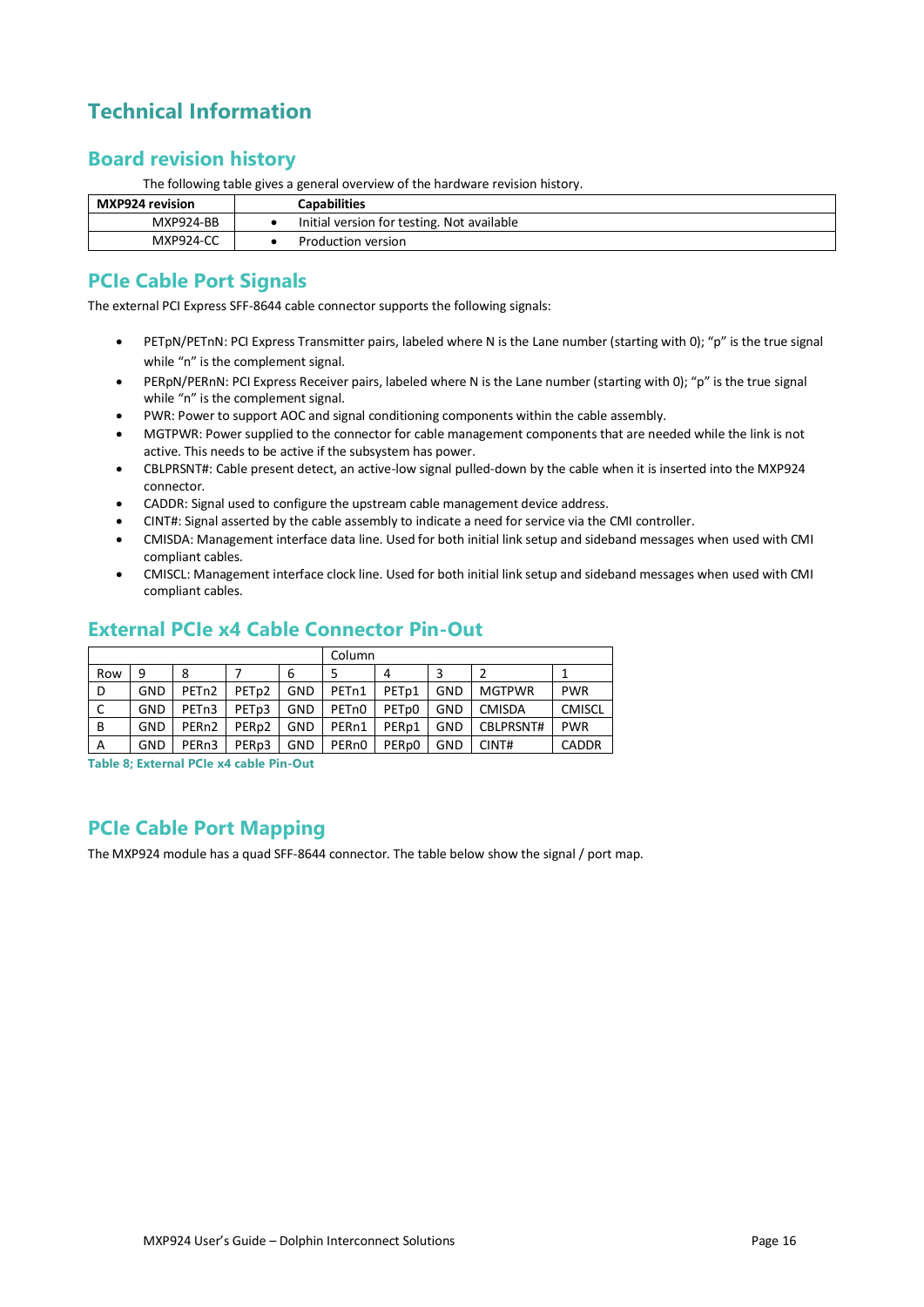| <b>Cable Port</b>                                                                            | x16            | Dual x8        | Quad x4        | PCle 3.0 Cable Pin |  |  |  |
|----------------------------------------------------------------------------------------------|----------------|----------------|----------------|--------------------|--|--|--|
|                                                                                              | L0             | L0             | L0             | TX0/RX0            |  |  |  |
| 1                                                                                            | L1             | L1             | L1             | TX1/RX1            |  |  |  |
|                                                                                              | L2             | L2             | L2             | TX2/RX2            |  |  |  |
|                                                                                              | L <sub>3</sub> | L <sub>3</sub> | L3             | TX3/RX3            |  |  |  |
|                                                                                              | L4             | L4             | L <sub>0</sub> | TX0/RX0            |  |  |  |
| $\overline{2}$                                                                               | L5             | L5             | L1             | TX1/RX1            |  |  |  |
|                                                                                              | L <sub>6</sub> | L6             | L2             | <b>TX2/RX2</b>     |  |  |  |
|                                                                                              | L7             | L7             | L <sub>3</sub> | TX3/RX3            |  |  |  |
|                                                                                              | L8             | L0             | L0             | TX0/RX0            |  |  |  |
| 3                                                                                            | L <sub>9</sub> | L1             | L1             | TX1/RX1            |  |  |  |
|                                                                                              | L10            | L2             | L2             | <b>TX2/RX2</b>     |  |  |  |
|                                                                                              | L11            | L <sub>3</sub> | L3             | TX3/RX3            |  |  |  |
|                                                                                              | L12            | L4             | L <sub>0</sub> | TX0/RX0            |  |  |  |
| $\overline{4}$                                                                               | L13            | L5             | L1             | TX1/RX1            |  |  |  |
|                                                                                              | L14            | L6             | L2             | <b>TX2/RX2</b>     |  |  |  |
|                                                                                              | L15            | L7             | L <sub>3</sub> | TX3/RX3            |  |  |  |
|                                                                                              |                |                |                |                    |  |  |  |
| <b>DOL:</b> Legal M. Oaklander to act DOL: Legal determined<br>$\mathbf{1}$ and $\mathbf{1}$ |                |                |                |                    |  |  |  |

Lx – PCIe lane X, Cable port is ref PCIe bracket marking

**Table 9 : PCIe Cable Port Mapping**

# **Compliance and Regulatory Testing**

#### *EMC Compliance*

The Dolphin PXIe MXP924 system switch is tested to comply with the following standards:

- EN 61326-1:2013
- EN 61000-6-1 :2007
- KS C IEC 61326-1:2008
- KS C IEC 61000-6-1:2002
- 47 CFR Part 15. Subpart B (Clause 15.107 and 15.109) in conjunction with ANSI C63.4:2014

This does not ensure that it will comply with these standards in any random PXIe chassis. It is the responsibility of the integrator to ensure that their products are compliant with all regulations where their product will be used.

#### *RoHS Compliance*

The Dolphin MXP924 is RoHS compliant. A Compliance certificate issued by the manufacturer is available upon request.

#### *FCC Class A*

This equipment is tested to comply with the limits for a Class A digital device, pursuant to part 15 of the FCC Rules.



CE